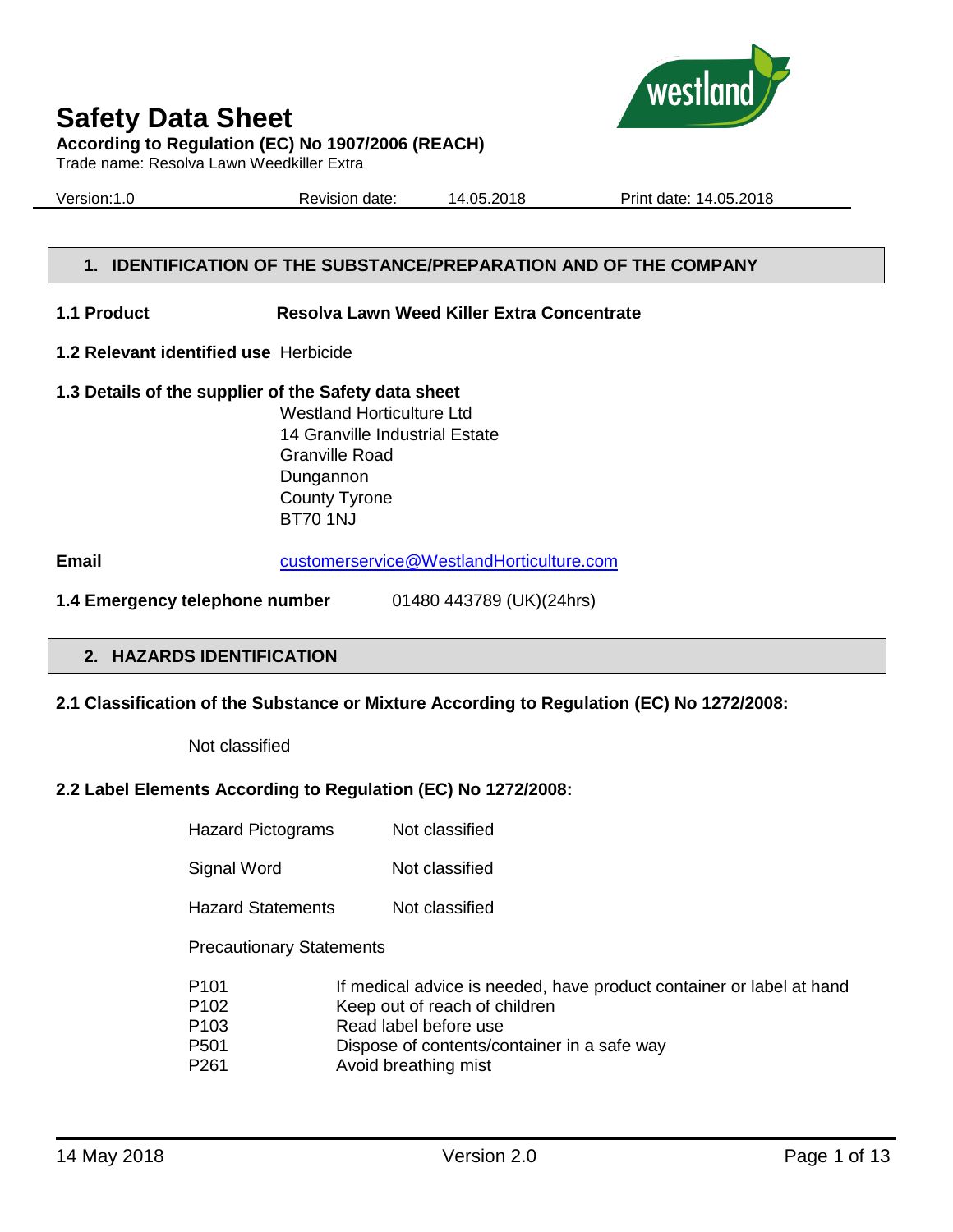

#### **According to Regulation (EC) No 1907/2006 (REACH)**

Trade name: Resolva Lawn Weedkiller Extra

| Version:1.0 | Revision date:                                    | 14.05.2018 | Print date: 14.05.2018                                              |  |
|-------------|---------------------------------------------------|------------|---------------------------------------------------------------------|--|
| EUH401      | Supplemental Information<br>instructions for use. |            | To avoid risks to human health and the environment, comply with the |  |

SP1 Do not contaminate water with the product or its container (Do not clean application equipment near surface water)

# **3. COMPOSITION/INFORMATION ON INGREDIENTS**

#### **3.1 Substances**

**3.2 Description** Herbicide containing 37.55 g/l Mecoprop-P and 4.675 g/l Dicamba as a soluble concentrate

# **Hazardous Ingredients**

| Ingredient                                                                                        | <b>Identifiers</b>                 | <b>Concentration</b><br>$%$ W/W | Warning<br><b>Symbols</b> | <b>Regulation (EC) No</b><br>1272/2008 (CLP)                      |
|---------------------------------------------------------------------------------------------------|------------------------------------|---------------------------------|---------------------------|-------------------------------------------------------------------|
| $(R)$ and $(S)-2-(4-Chloro-2-$<br>methylphenoxy) propionic<br>acid potassium salt<br>(Mecoprop-P) | $EC: 240-539-0$<br>CAS: 66423-05-0 | 3.45 % W/W                      | Ł                         | Acute Tox. 4 H302<br>Eye Dam. 1 H318<br>Aquatic Chr. 2 H411       |
| 3,6-dichloro-2-methoxy<br>benzoic acid (Dicamba)                                                  | $EC: 217-635-6$<br>CAS: 1918-00-9  | 0.35% W/W                       | $\mathbf{H}$              | Acute Tox. 4 H302, H332<br>Eye Dam. 1 H318<br>Aquatic Chr. 2 H411 |
| Potassium Hydroxide                                                                               | $EC: 215-181-3$<br>CAS: 1310-58-3  | $0 - 0.5%$                      |                           | Acute Tox. 4 H302<br>Skin Corr. 1A H314                           |

# **Additional information:**

Full text of H- and EUH-phrases: see SECTION 16.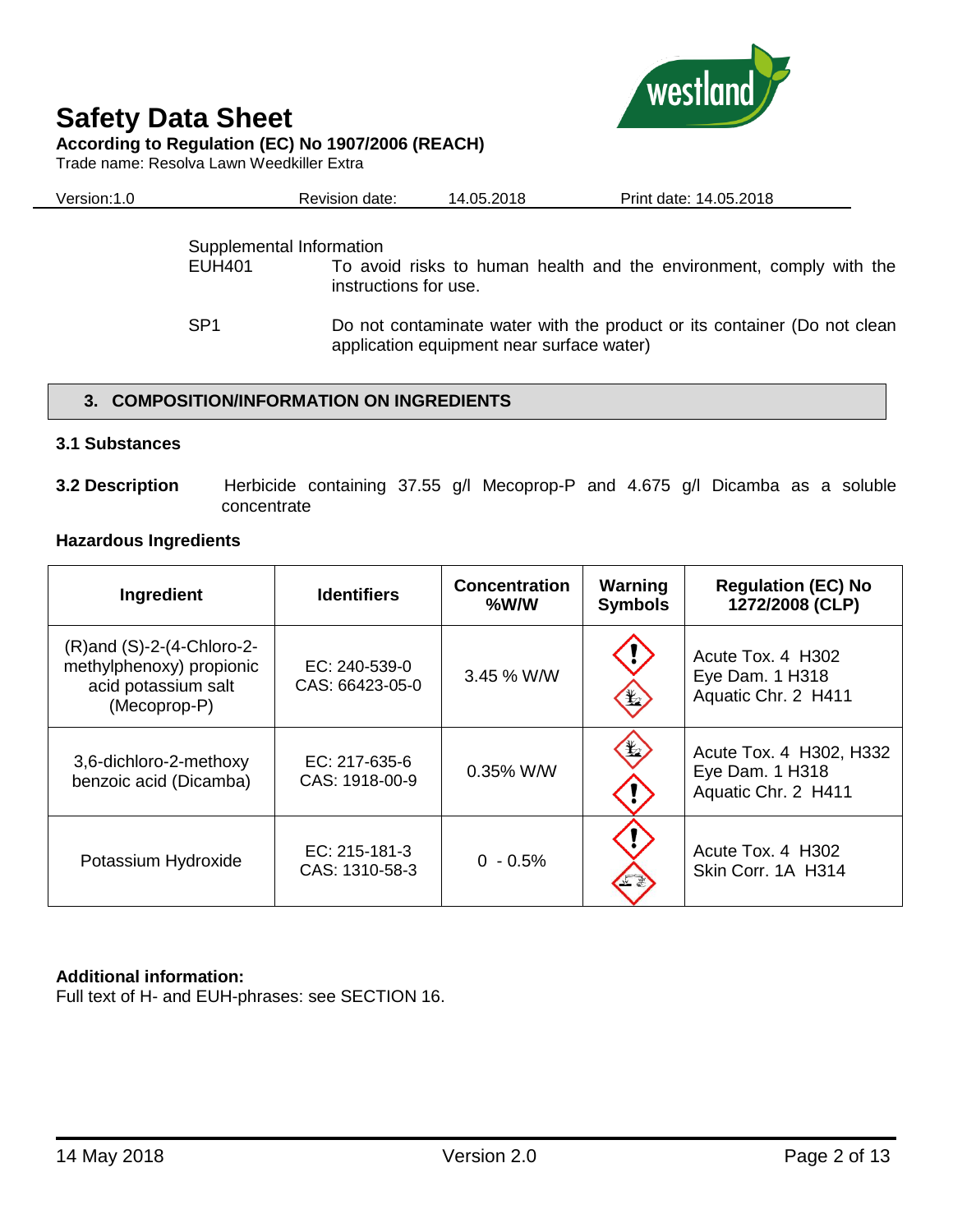

# **Safety Data Sheet According to Regulation (EC) No 1907/2006 (REACH)**

Trade name: Resolva Lawn Weedkiller Extra

Version:1.0 Revision date: 14.05.2018 Print date: 14.05.2018

# **4. FIRST AID MEASURES**

### **4.1 Description of first aid measures**

**General information:** Have the product container, label or Material Safety Data Sheet with you when calling a poison control center or physician, or going for treatment.

- **Inhalation:** Move person to fresh air. If there is breathing difficulty or coughing, keep patient warm and at rest. Seek medical advice immediately.
- **Skin Contact:** Take off all contaminated clothing. Wash all exposed skin area with mild soap and gently flowing water for at least 10 minutes If skin irritation persists call a physician. Wash contaminated clothing before re-use.
- **Eye Contact:** Rinse immediately with plenty of water, also under the eyelids, for at least 15 minutes. Remove contact lenses and continue flushing. Take care not to wash the chemical from one eye into the other Seek medical attention immediately.
- **Ingestion:** Rinse mouth with water if the person is conscious Do NOT induce vomiting. Seek medical advice immediately and show container or label.
- **4.2 Most important symptoms and effects, both acute and delayed** None known
- **4.3 Indication of any immediate medical attention and special treatment needed** None known

# **5. FIRE FIGHTING MEASURES**

# **5.1 Extinguishing Media:**

Use water spray, alcohol-resistant foam, dry chemical or carbon dioxide

.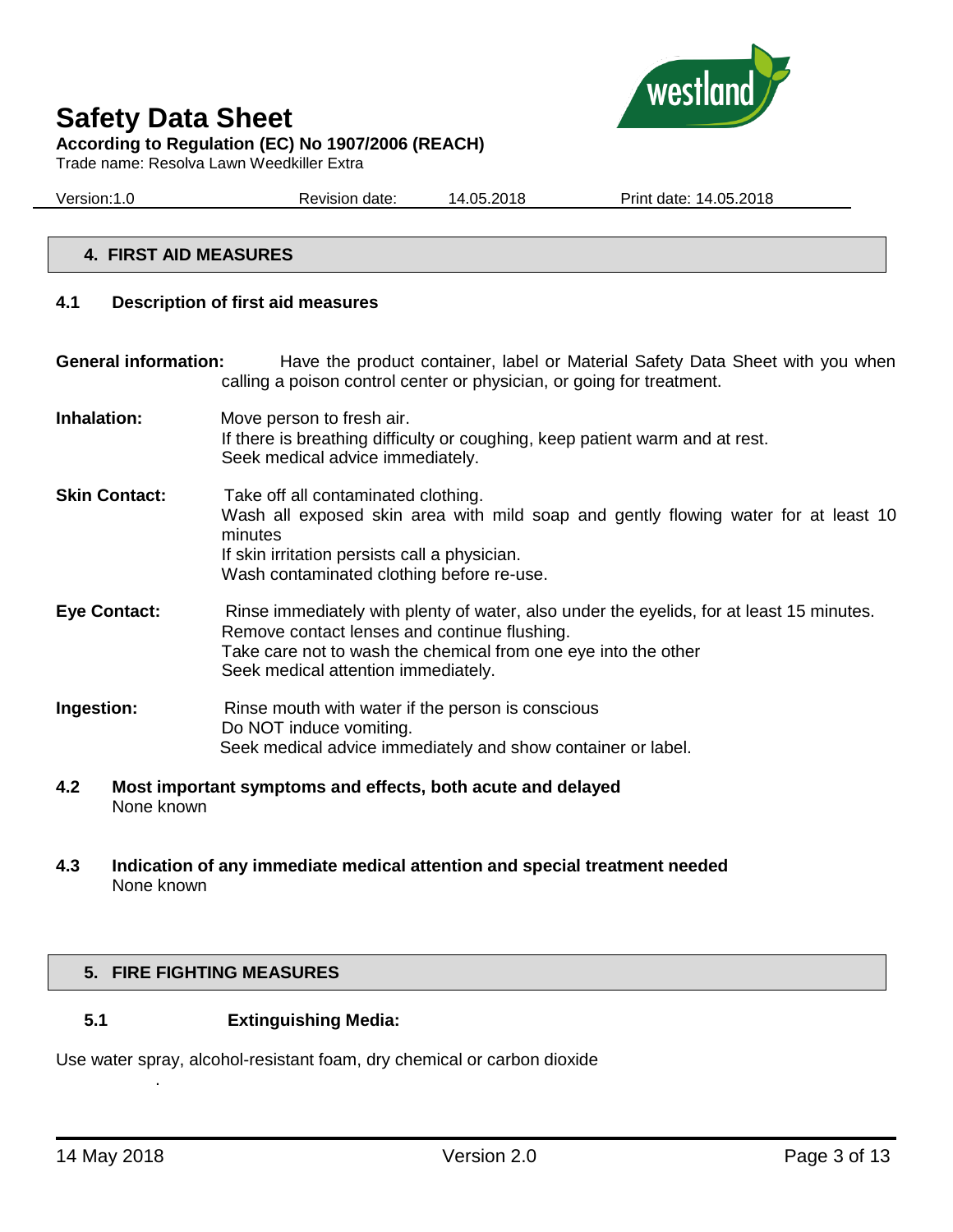

Trade name: Resolva Lawn Weedkiller Extra



Version:1.0 Revision date: 14.05.2018 Print date: 14.05.2018

# **5.2 Specific Hazards Arising From the Substance Or Mixture:**

As the product contains combustible organic components, fire will produce dense black smoke containing hazardous products of combustion (HCl,  $Cl_2$ , CO,  $CO_2$ , NO<sub>x</sub>). Exposure to decomposition products may be a hazard to health

#### **5.3 Advicefor Fire Fighters:**

Wear full protective clothing and self-contained breathing apparatus.

#### **Additional Information:**

Standard procedure for chemical fires. Collect contaminated fire extinguishing water separately Do not allow run-off from fire fighting to enter drains or water courses. Use water spray or fog for cooling exposed containers

# **6. ACCIDENTAL RELEASE MEASURES**

# **6.1 Personal Precautions, Protective Equipment and Emergency Procedures:**

Wear personal respiratory and eye protective equipment; refer to protective measures listed in sections 8.

#### **6.2 Environmental Precautions:**

Prevent further leakage or spillage if safe to do so. Do not flush into surface water or sanitary sewer system.

# **6.3 Methods and Materials For Containment And Cleaning Up:**

Contain spillage, and then soak up with non-combustible absorbent material (e.g. sand, silica gel, acid binder, universal binder). Sweep and shovel into suitable containers for disposal according to local / national regulations

**Additional information:** If the product contaminates rivers and lakes or drains inform respective authorities.

# **7. HANDLING AND STORAGE**

# **7.1 Precautions for safe handling**

#### **Handling**:

• Do not eat, drink or smoke when using this product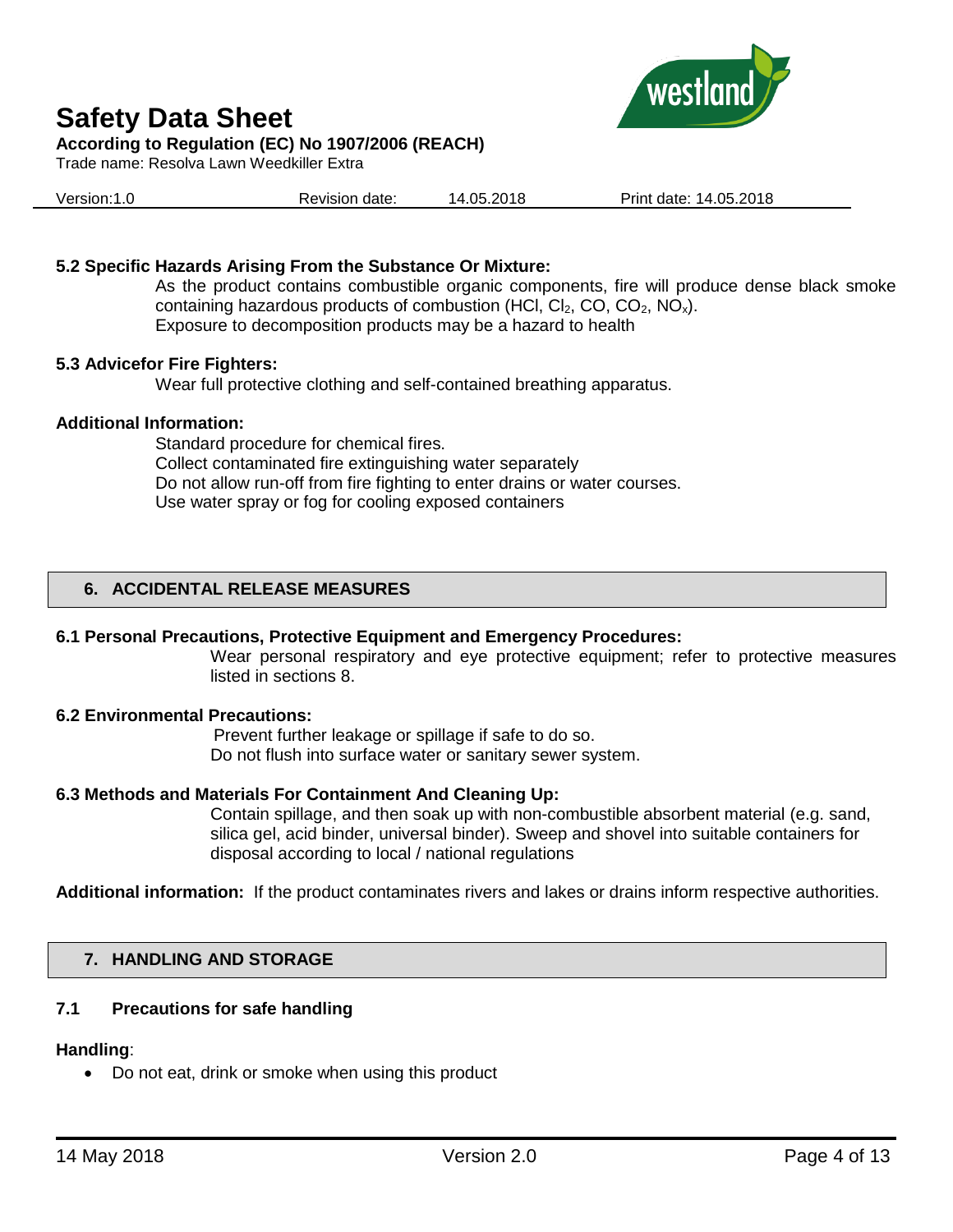

### **According to Regulation (EC) No 1907/2006 (REACH)**

Trade name: Resolva Lawn Weedkiller Extra

| Version:1.0<br>Revision date: | 14.05.2018 | Print date: 14.05.2018 |
|-------------------------------|------------|------------------------|
|-------------------------------|------------|------------------------|

- Wash hands and other exposed areas with mild soap and water before eat, drink or smoke and when leaving work
- Handle in accordance with good industrial hygiene and safety procedures
- Do not breathe spray

# **7.2 Conditions for safe storage, including any incompatibilities**

- Store in original container.
- Keep away from naked lights
- Keep containers closed tightly in a dry, cool and well-ventilated place.
- Keep out of reach of children
- Keep away from food, drink and animal feeding stuffs

# **7.3 Specific End Uses**:

Use only as herbicide according to the instruction on the label

# **8. EXPOSURE CONTROLS / PERSONAL PROTECTION**

# **8.1 Control Parameters**

Ingredients with limit values that require monitoring at the workplace:

|                                                                                     | <b>Work Exposure Limit (WEL)</b>                               |                                                                  |  |  |
|-------------------------------------------------------------------------------------|----------------------------------------------------------------|------------------------------------------------------------------|--|--|
| Ingredient                                                                          | <b>Long-term Exposure Limit</b><br>(8-hr TWA reference period) | <b>Short-term Exposure Limit</b><br>(15 minute reference period) |  |  |
| $(R)-2-(4-Chloro-2-$<br>methylphenoxy)propionic acid<br>potassium salt (Mecoprop-P) | 10 mg/m <sup>3</sup>                                           | 20 mg/m $3$                                                      |  |  |
| 3,6-dichloro-2-methoxy benzoic acid,<br>potassium salt (Dicamba)                    | 10 mg/m <sup>3</sup>                                           |                                                                  |  |  |
| Potassium Hydroxide                                                                 |                                                                | 2 mg/m <sup>3</sup>                                              |  |  |

**8.2 Exposure controls:** The normal precautionary measures for handling chemicals should be observed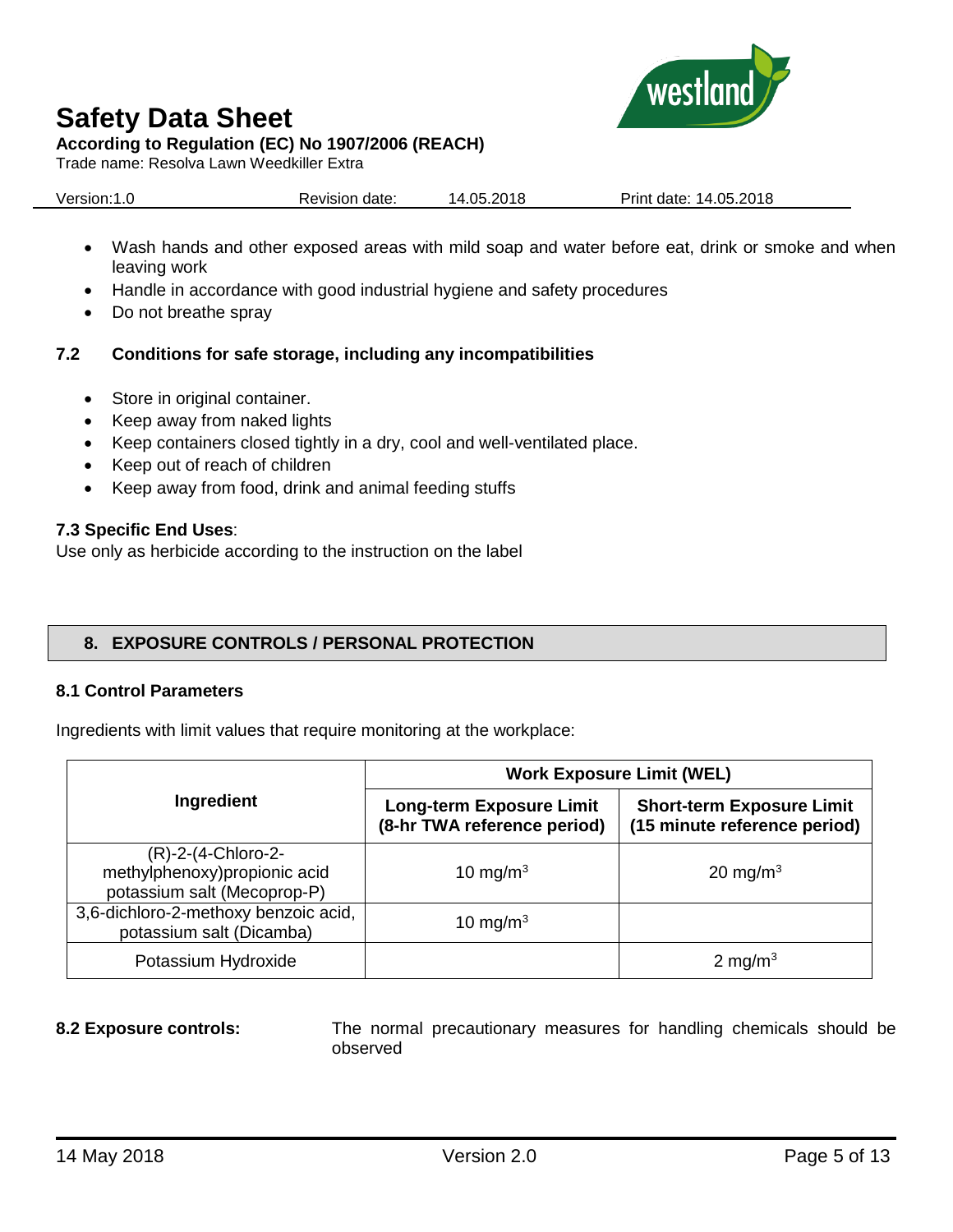



Trade name: Resolva Lawn Weedkiller Extra



| Version:1.0 | Revision date: | 14.05.2018 | Print date: 14.05.2018 |
|-------------|----------------|------------|------------------------|
|             |                |            |                        |

#### **8.2.1 Appropriate engineering controls:** None known

**8.2.2 Personal protective equipment:** Avoid contact with skin, eyes and clothing.

- **Respiratory Protection:** No personal respiratory protective equipment normally required when used with adequate ventilation
- **Hand Protection:** Wear chemical resistant gloves.
- **Eye Protection:** Safety glasses or goggles
- **Skin and Body Protection:** Lightweight protective clothing appropriate to the conditions of use

**Hygiene Measures:** Remove and wash contaminated clothing and gloves, including the inside, before re-use Wash hands before breaks and immediately after handling the product. When using, do not eat, drink or smoke Shower or bath at the end of working

#### **8.2.3 Environmental exposure controls:** none known

#### **9. PHYSICAL AND CHEMICAL PROPERTIES**

#### **9.1 Information on basic physical and chemical properties**

**Appearance:** Clear brown liquid **Physical state:** Liquid **Colour:** clear brown **Odour:**Slight phenolic odour

**Odour threshold:** none known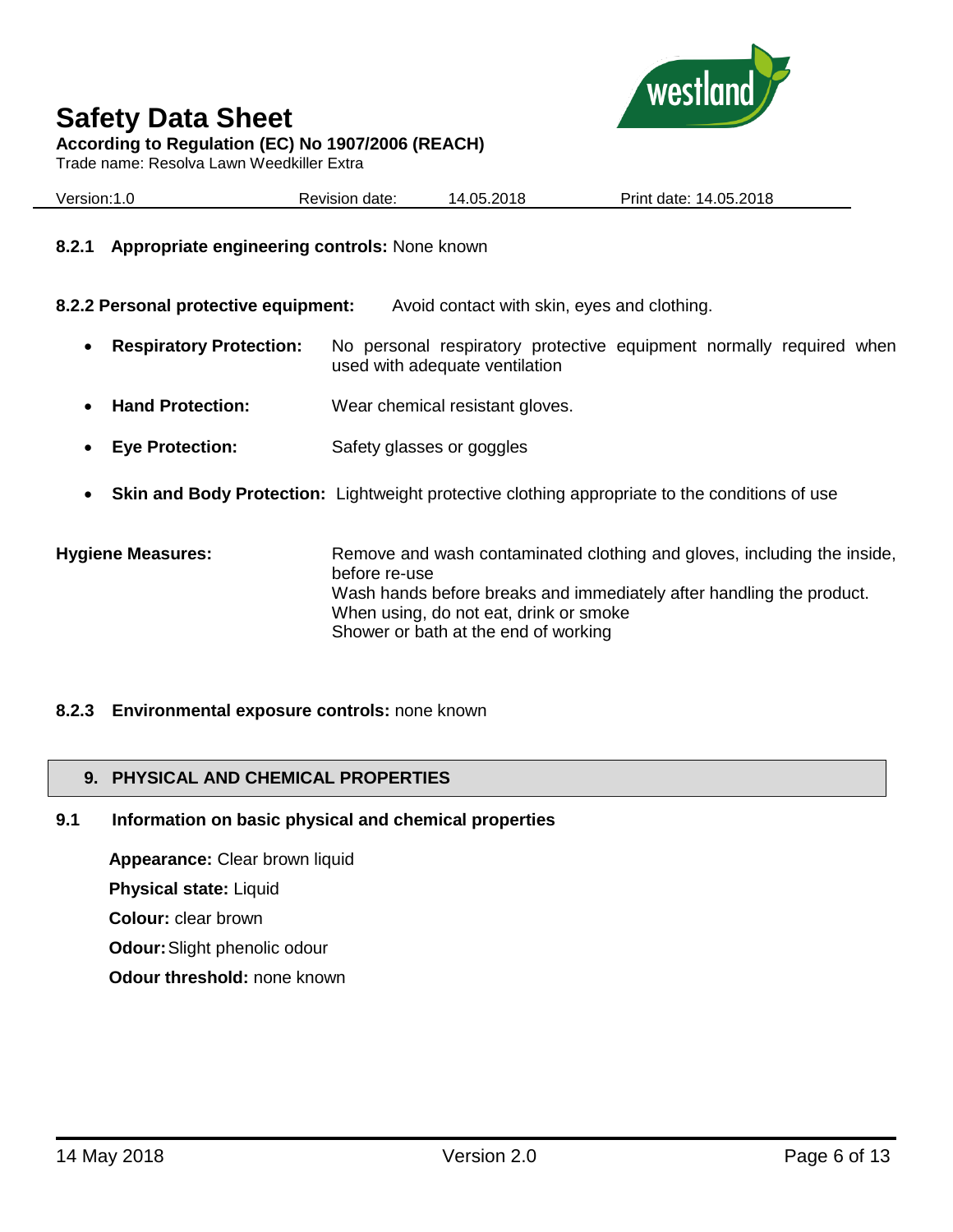

#### **According to Regulation (EC) No 1907/2006 (REACH)**

Trade name: Resolva Lawn Weedkiller Extra

Version:1.0 Revision date: 14.05.2018 Print date: 14.05.2018

# **9.2 Other information:**

|                               | Value          | <b>Concentration</b> | <b>Method</b>  | <b>Temperature</b> | <b>Pressure</b> | Remark         |
|-------------------------------|----------------|----------------------|----------------|--------------------|-----------------|----------------|
|                               |                |                      |                |                    |                 |                |
|                               |                |                      |                |                    |                 |                |
| pH                            | $9.6 - 11.0$   | $\blacksquare$       | $\blacksquare$ | $20^{\circ}$ C     | $\blacksquare$  | $\blacksquare$ |
| <b>Melting point/freezing</b> | $\blacksquare$ |                      | $\blacksquare$ |                    | $\blacksquare$  | $\blacksquare$ |
| point                         |                |                      |                |                    |                 |                |
| <b>Initial boiling</b>        | $\blacksquare$ | $\blacksquare$       | $\blacksquare$ | $\blacksquare$     | $\blacksquare$  | $\blacksquare$ |
| point/boiling range           |                |                      |                |                    |                 |                |
| <b>Flash point</b>            | $\blacksquare$ | $\blacksquare$       | $\blacksquare$ | $\blacksquare$     | $\blacksquare$  | $\blacksquare$ |
| -Evaporation rate             | $\blacksquare$ | $\blacksquare$       | $\blacksquare$ | $\blacksquare$     | $\blacksquare$  | $\blacksquare$ |
| <b>Flammability (solid,</b>   | $\blacksquare$ | $\blacksquare$       | $\blacksquare$ | $\blacksquare$     | $\blacksquare$  | $\blacksquare$ |
| gas)                          |                |                      |                |                    |                 |                |
| <b>Upper/lower</b>            | $\blacksquare$ | $\blacksquare$       | $\blacksquare$ | $\blacksquare$     | $\blacksquare$  | $\blacksquare$ |
| flammability or               |                |                      |                |                    |                 |                |
| explosive limits              |                |                      |                |                    |                 |                |
| <b>Upper explosive limits</b> | $\blacksquare$ | $\blacksquare$       | $\blacksquare$ | $\blacksquare$     | $\blacksquare$  | $\blacksquare$ |
| <b>Lower explosive limits</b> | $\blacksquare$ | $\blacksquare$       | $\blacksquare$ | $\blacksquare$     | $\blacksquare$  | $\blacksquare$ |
| Vapour pressure               | $\blacksquare$ | $\blacksquare$       | $\blacksquare$ | $\blacksquare$     | $\blacksquare$  | $\blacksquare$ |
| <b>Vapour density</b>         | $\blacksquare$ | $\blacksquare$       | $\blacksquare$ | $\blacksquare$     | $\blacksquare$  | $\blacksquare$ |
| <b>Relative density</b>       | 1.022g/ml      | $\blacksquare$       | $\blacksquare$ | $\blacksquare$     | $\blacksquare$  | $\blacksquare$ |
| Solubility(ies)               | soluble        | $\blacksquare$       | $\blacksquare$ | $\blacksquare$     | $\blacksquare$  | $\blacksquare$ |
|                               | in water       |                      |                |                    |                 |                |
| <b>Partition coefficient:</b> |                | $\blacksquare$       | $\blacksquare$ | $\blacksquare$     | $\blacksquare$  | $\blacksquare$ |
| n-octanol/water               |                |                      |                |                    |                 |                |
| <b>Auto-ignition</b>          | $\blacksquare$ | $\blacksquare$       | $\blacksquare$ | $\blacksquare$     | $\blacksquare$  | $\blacksquare$ |
| temperature                   |                |                      |                |                    |                 |                |
| <b>Decomposition</b>          | $\blacksquare$ | $\blacksquare$       | $\blacksquare$ | $\blacksquare$     | $\blacksquare$  | $\blacksquare$ |
| temperature                   |                |                      |                |                    |                 |                |
| <b>Viscosity</b>              | $\blacksquare$ | $\blacksquare$       | $\blacksquare$ | $\blacksquare$     | $\blacksquare$  | $\blacksquare$ |
| Viscosity, dynamic            | $\blacksquare$ | $\blacksquare$       | $\blacksquare$ | $\blacksquare$     | $\blacksquare$  | $\blacksquare$ |
| <b>Viscosity, cinematic</b>   | $\blacksquare$ | $\blacksquare$       | $\blacksquare$ | $\blacksquare$     | $\blacksquare$  | $\blacksquare$ |
| <b>Explosive properties</b>   | $\blacksquare$ | $\blacksquare$       | $\blacksquare$ | $\blacksquare$     | $\blacksquare$  | $\blacksquare$ |
| <b>Oxidising properties</b>   | $\blacksquare$ | $\blacksquare$       | $\blacksquare$ | $\blacksquare$     | $\blacksquare$  | $\blacksquare$ |

 **Physical hazards:** N/A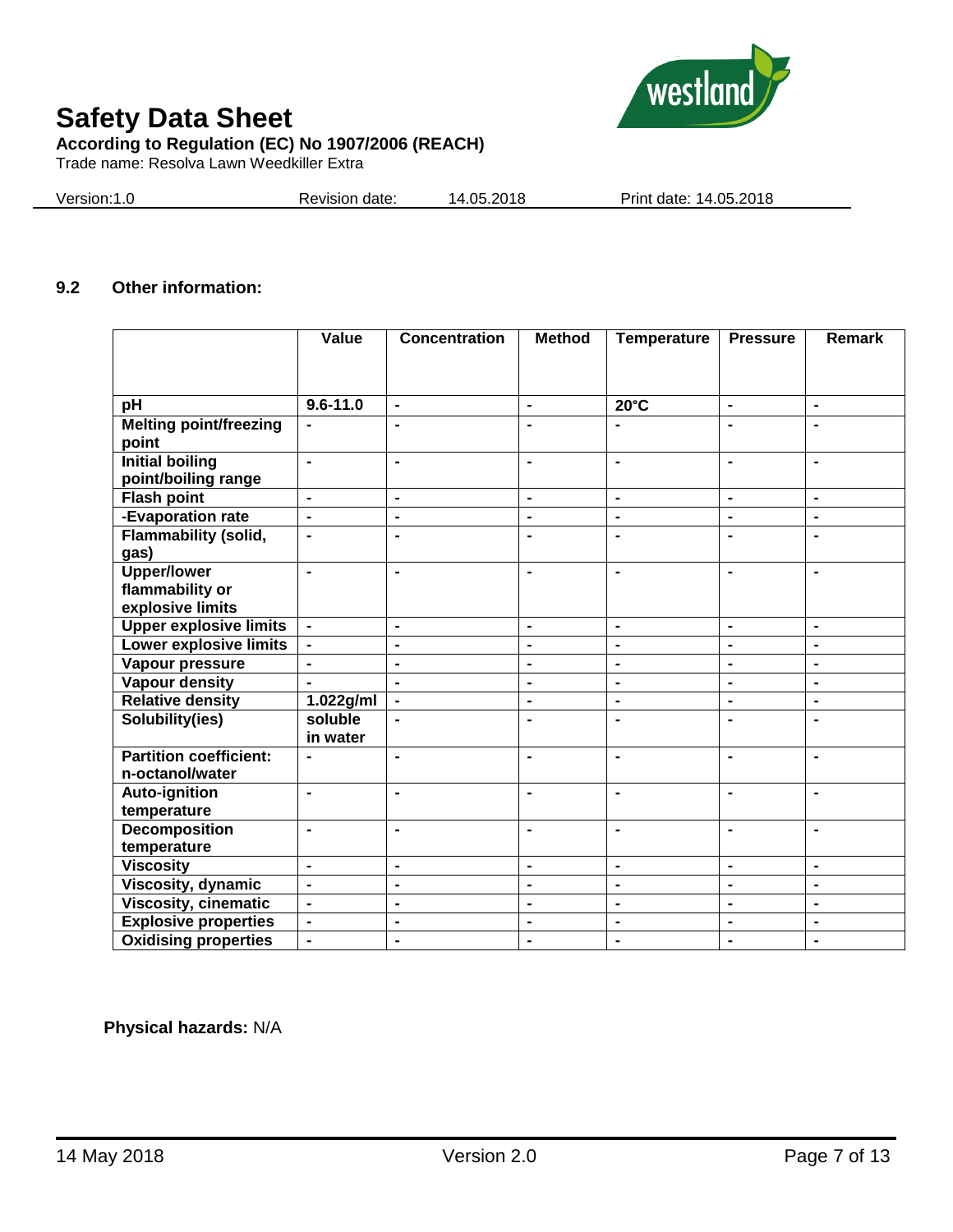

# **Safety Data Sheet According to Regulation (EC) No 1907/2006 (REACH)**

Trade name: Resolva Lawn Weedkiller Extra

Version:1.0 Revision date: 14.05.2018 Print date: 14.05.2018

# **10. STABILITY AND REACTIVITY**

- **10.1 Reactivity:** The product is stable under normal conditions of use and storage
- **10.2 Chemical stability:** The product is stable under normal conditions of use and storage
- **10.3 Possibility of hazardous reactions:** None known
- **10.4 Conditions to Avoid**: Avoid direct heat. Protect from frost
- **10.5 Incompatible materials**: Strong acid, strong bases and oxidising agents
- **10.6 Hazardous decomposition products**: The product is stable under normal conditions of use and storage Combustion or thermal decomposition will evolve toxic or irritant vapours: hydrogen chloride, halogens, nitrogen oxides, carbon monoxide, carbon dioxide

# **11. TOXICOLOGICAL INFORMATION**

**Toxicokinetics, metabolism and distribution**

**11.1 Information on toxicological effects**

#### **11.1.1 Substances**:

**Acute Toxicity:** No test data available. Information on ingredients below:

**Dicamba (>97%)**: Median lethal dose Oral, LD50 1581 mg/kg (Rat). Median lethal dose Dermal, LD50 >2000 mg/kg (Rat) Median lethal concentration Inhalation, LC50 4.46 mg/l, 4h, (Rat)

**Mecoprop-P (600g/l AI)**: Median lethal dose Oral, LD50 500-2000 mg/kg (Rat). Harmful if swallowed Median lethal dose Dermal, LD50 >2000 ml/kg (Rat) Median lethal concentration Inhalation, LC50 >5.4 mg/l, (Rat)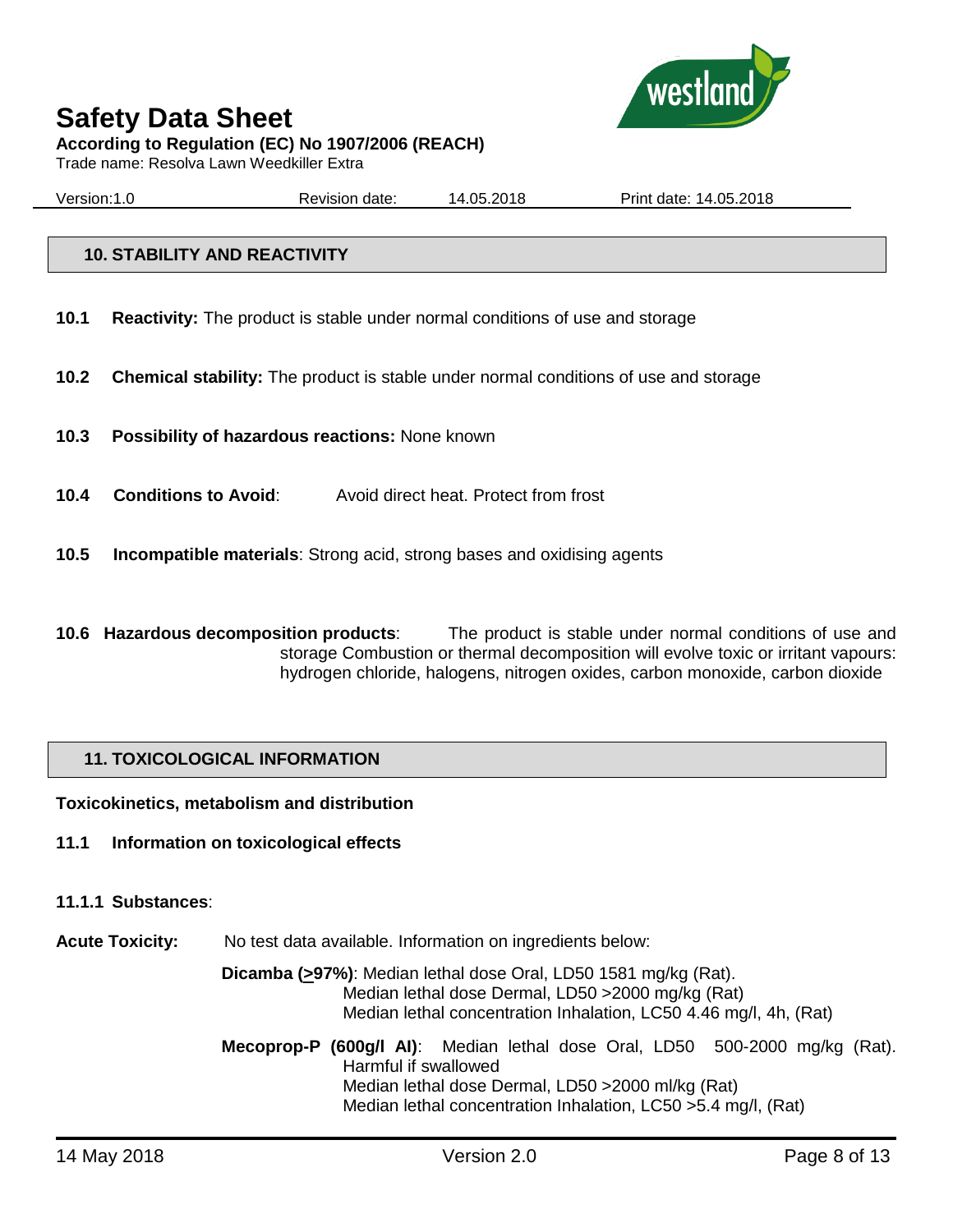

Trade name: Resolva Lawn Weedkiller Extra



| Version:1.0 | Revision date: | 14.05.2018 | Print date: 14.05.2018 |
|-------------|----------------|------------|------------------------|
|             |                |            |                        |

**Potassium Hydroxide**: Median lethal dose Oral, LD50 273 mg/kg (Rat). Strong caustic effect

|             | <b>Corrosion/Irritation:</b> No test data available. Information on ingredients below:<br>On the skin: Dicamba: Mildly irritating<br>Potassium hydroxide: Strong caustic effect<br>Mecoprop-p: There may be irritation and redness at the site of contact |
|-------------|-----------------------------------------------------------------------------------------------------------------------------------------------------------------------------------------------------------------------------------------------------------|
| On the eye: | Dicamba: Severely irritating<br>Mecoprop-P: There may be irritation and redness. The eyes may water<br>profusely<br>Potassium hydroxide: Strong caustic effect                                                                                            |
| Dicamba:    | <b>Respiratory or Skin Sensitization:</b> No test data available. Information on ingredients below:<br>Not sensitizing                                                                                                                                    |
|             | <b>CMR</b> effects (carcinogenity, mutagenicity and toxicity for reproduction):                                                                                                                                                                           |

No test data available. Information on ingredients below: **Dicamba**: This product is not known to be mutagenic, carcinogenic or toxic to reproduction and development

**STOT- repeated exposure:** No test data available. Information on ingredients below: **Dicamba**: This product is not known to be toxic in repeat doses

**Other information:** None known

# **12. ECOLOGICAL INFORMATION**

**12.1 Toxicity :** Toxic to aquatic organisms. Information on ingredients below:

- **Toxicity To Fish: Dicamba:** LC<sub>50</sub> Oncorhynchus mykiss (Rainbow trout), 135.4 mg/l, 96h **Mecoprop-P:** LC<sub>50</sub> Rainbow trout, >100 mg/l, 96h Potassium Hydroxide: LC<sub>50</sub> Gambusia affinis, 80mg/l, 96h
- **Toxicity To Aquatic Invertebrates: Dicamba:** EC<sub>50</sub> Daphnia magna (water flea), 110.7 mg/l, 48h **Mecoprop-P:** EC<sub>50</sub> Daphnia magna (water flea), >91 mg/l, 48h
- **Toxicity To Aquatic Plants: Dicamba:** EbC<sub>50</sub> Anabaena flos-aquae (Bluegreen algae), 43.1 mg/l, 72 h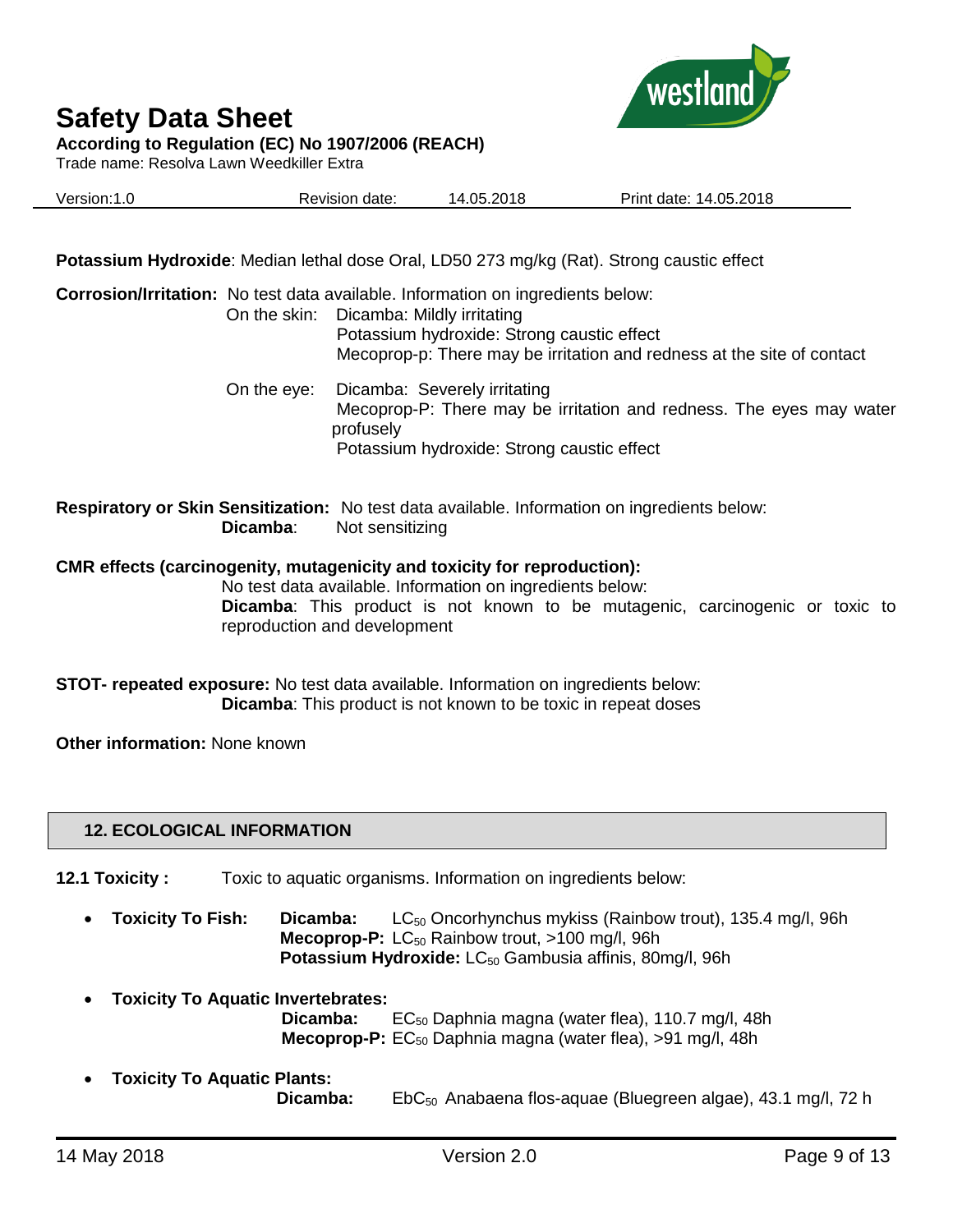

Trade name: Resolva Lawn Weedkiller Extra



| Version:1.0                                        | Revision date: | 14.05.2018                                | Print date: 14.05.2018                                                                                                                                                                                                                              |
|----------------------------------------------------|----------------|-------------------------------------------|-----------------------------------------------------------------------------------------------------------------------------------------------------------------------------------------------------------------------------------------------------|
|                                                    |                |                                           | <b>Mecoprop-P:</b> $E\Gamma C_{50}$ Pseudokirchneriella subcapitata, 16.2 mg/l, 72 h or 96h<br>ErC <sub>50</sub> Lemna minor, 1.6 mg/l, 72h or 96h                                                                                                  |
| <b>Toxicity To Bacteria: Dicamba:</b><br>$\bullet$ |                |                                           | $IC_{50}$ activated sewage sludge >500mg/l, 3h                                                                                                                                                                                                      |
|                                                    |                | <b>Mecoprop-P:</b> Rapidily biodegradable | 12.2 Persistence & Degradability: Dicamba: Not readily biodegradable. No persistent in water:<br>degradation half life 35-46 d. No persistent in soil: degradation half life 1.4-11d<br>Potassium Hydroxide: Not applicable to inorganic substances |
| 12.3 Bio-accumulative Potential: Dicamba:          |                |                                           | Potential for bioaccumulation is low<br><b>Mecoprop-P:</b> Potential for bioaccumulation is low based on $log P_{ow}$<br><b>Potassium Hydroxide:</b> Accumulation in organisms is not expected                                                      |
| 12.4 Mobility:                                     | Dicamba:       | Very high mobility in soil                | <b>Mecoprop-P:</b> Fairly mobile but rapidly degraded in aerobic soils<br><b>Potassium Hydroxide:</b> Slightly hazardous for water. Do not allow undiluted<br>product or large quantities to reach ground water, water course or sewage system      |

**12.5 Results of PBT and vPvB assessment:** Ingredients not identified as PBT nor vPvB substances

# **12.6 Other adverse effects:** None known

# **13. DISPOSAL CONSIDERATIONS**

# **13.1 Waste treatment methods**

| <b>Product:</b>                                          | Do not contaminate ponds, waterways or ditches with chemical or used container.<br>Do not dispose of waste into sewer.<br>Where possible recycling is preferred to disposal or incineration.<br>If recycling is not practicable, dispose at licensed waste disposal site capable of<br>accepting pesticides in compliance with applicable regulations. |
|----------------------------------------------------------|--------------------------------------------------------------------------------------------------------------------------------------------------------------------------------------------------------------------------------------------------------------------------------------------------------------------------------------------------------|
| <b>Contaminated Packaging:</b> Empty remaining contents. | Triple rinse containers. The rinse water should be added to the final spray<br>solution. It must not be put down the drain, sink or toilet                                                                                                                                                                                                             |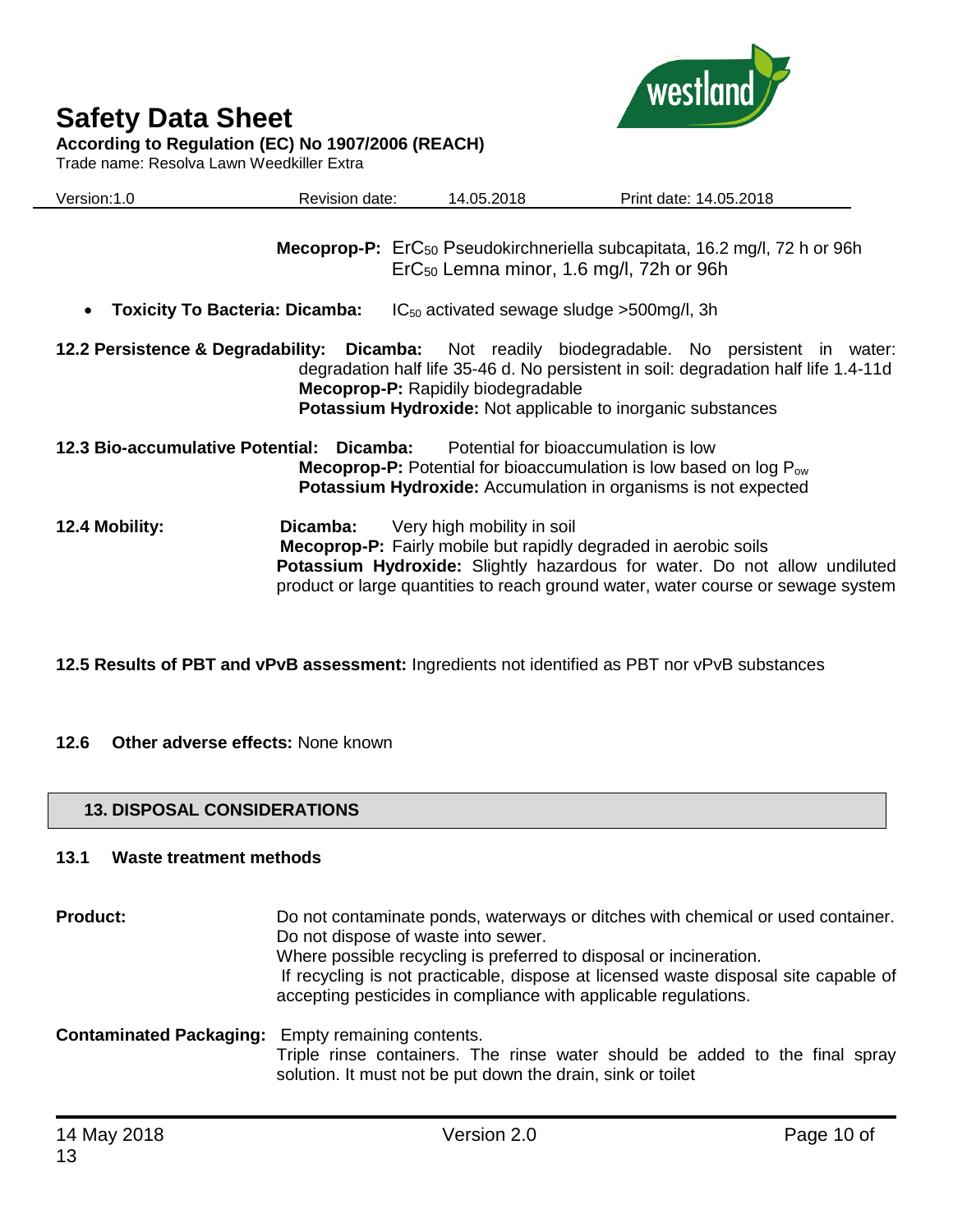# **Safety Data Sheet According to Regulation (EC) No 1907/2006 (REACH)**

Trade name: Resolva Lawn Weedkiller Extra



Version:1.0 Revision date: 14.05.2018 Print date: 14.05.2018

Completely empty containers can be put in the bin or disposed of in compliance with applicable local regulations

# **14. TRANSPORT INFORMATION**

|                         | Land transport<br>(ADR/RID) | <b>Inland waterway</b><br>transport (ADN) | Sea transport<br>(IMDG) | Air transport<br>(ICAO-TI/<br>IATA-DGR) |
|-------------------------|-----------------------------|-------------------------------------------|-------------------------|-----------------------------------------|
| UN No.                  | Not dangerous               | Not dangerous                             | Not dangerous           | Not dangerous                           |
| 14.1                    | goods                       | goods                                     | goods                   | goods                                   |
| 14.2 UN Proper shipping | Not dangerous               | Not dangerous                             | Not dangerous           | Not dangerous                           |
| name                    | goods                       | goods                                     | goods                   | goods                                   |
| 14.3 Transport hazard   | Not dangerous               | Not dangerous                             | Not dangerous           | Not dangerous                           |
| class(es)               | goods                       | goods                                     | goods                   | goods                                   |
| Hazard label(s)         | Not dangerous               | Not dangerous                             | Not dangerous           | Not dangerous                           |
|                         | goods                       | goods                                     | goods                   | goods                                   |
| <b>Packing group</b>    | Not dangerous               | Not dangerous                             | Not dangerous           | Not dangerous                           |
| 14.4                    | goods                       | goods                                     | goods                   | goods                                   |
| 14.5 Environmental      | Not dangerous               | Not dangerous                             | Not dangerous           | Not dangerous                           |
| hazards                 | goods                       | goods                                     | goods                   | goods                                   |

# **14.6 Special precautions for user:** None known

# **14.7 Transport in bulk according to Annex II of MARPOL 73/78 and the IBC Code**

**Additional information:** None known

# **15. REGULATORY INFORMATION**

# **15.1 Safety, health and environmental regulations/legislation specific for the substance or mixture:**

**Contains:** Potassium salt of CMPP-P and Dicamba

**15.1.1 EU regulations: Registration Numbers:** MAPP 16848 PCS 05323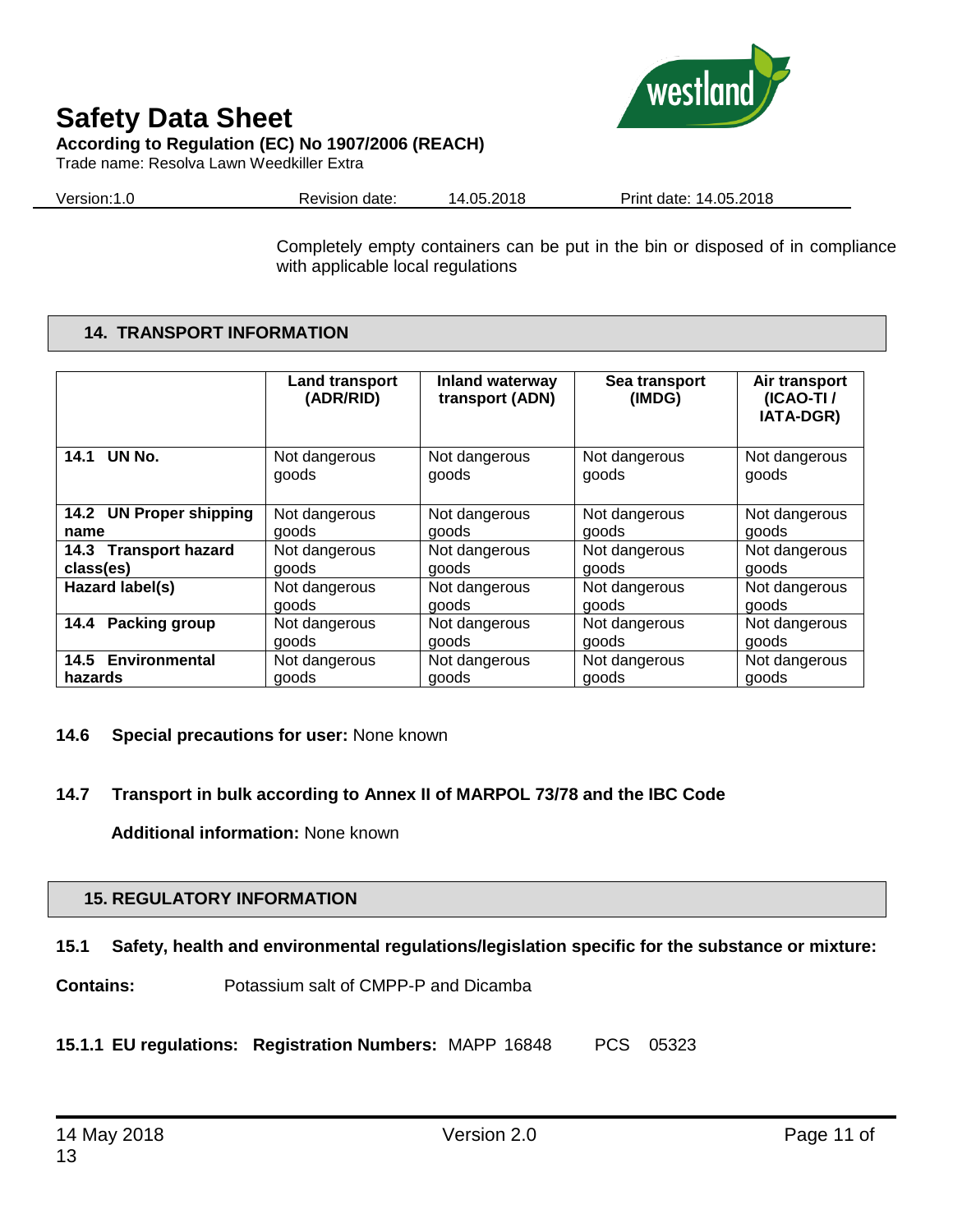

# **According to Regulation (EC) No 1907/2006 (REACH)**

Trade name: Resolva Lawn Weedkiller Extra

Version:1.0 Revision date: 14.05.2018 Print date: 14.05.2018

# **15.2 Chemical Safety Assessment:**

For this substance a chemical safety assessment is not required.

# **16. OTHER INFORMATION**

# **16.1 Indication of changes:** none

# **16.2 Abbreviations and Acronyms**

| ADR.<br>CAS No               | International Carriage of Dangerous Goods by Road<br><b>Chemicals Abstract Service Registry Number</b> |  |
|------------------------------|--------------------------------------------------------------------------------------------------------|--|
| Directive 67/548/EEC         | Dangerous Substances Directive (DSD)                                                                   |  |
| EC No                        | European Community Number for chemicals within EU regulations                                          |  |
| <b>IATA-DGR</b>              | Dangerous Goods Regulations by the International Air Transport Association                             |  |
| <b>IMDG Code</b>             | International Maritime Dangerous Goods Code                                                            |  |
| <b>PBT</b>                   | Persistent, Bioaccumulative and Toxic Properties                                                       |  |
| Regulation (EC) No 1272/2008 | Classification, Labelling and Packaging (CLP)                                                          |  |
| <b>RID</b>                   | International Transport of Dangerous Goods by Rail                                                     |  |
| vPvB                         | Very Persistent and Very Bioaccumulative Properties                                                    |  |

# **16.3 Key literature references and sources for data :** Hygeia Ltd

**16.4 Classification for mixtures and used evaluation method according to regulation (EC) 1207/2008 [CLP]:**

| <b>CLP/GHS:</b> | Acute Tox 4; Acute Toxicity, Category 4             |
|-----------------|-----------------------------------------------------|
|                 | Aquatic Chr 2; Aquatic Chronic Toxicity, Category 2 |
|                 | Eye Dam 1; Eye Damage, Category 1                   |
|                 | Skin Corr 1A; Skin Corrosion, Category 1A           |

# **16.5 Full texts of abbreviated H Statements refer to under Section 3:**

- H302 Harmful if swallowed
- H314 Causes severe skin burns and eye damage
- H318 Causes serious eye damage
- H332 Harmful if inhaled
- H411 Toxic to aquatic life with long-lasting effects